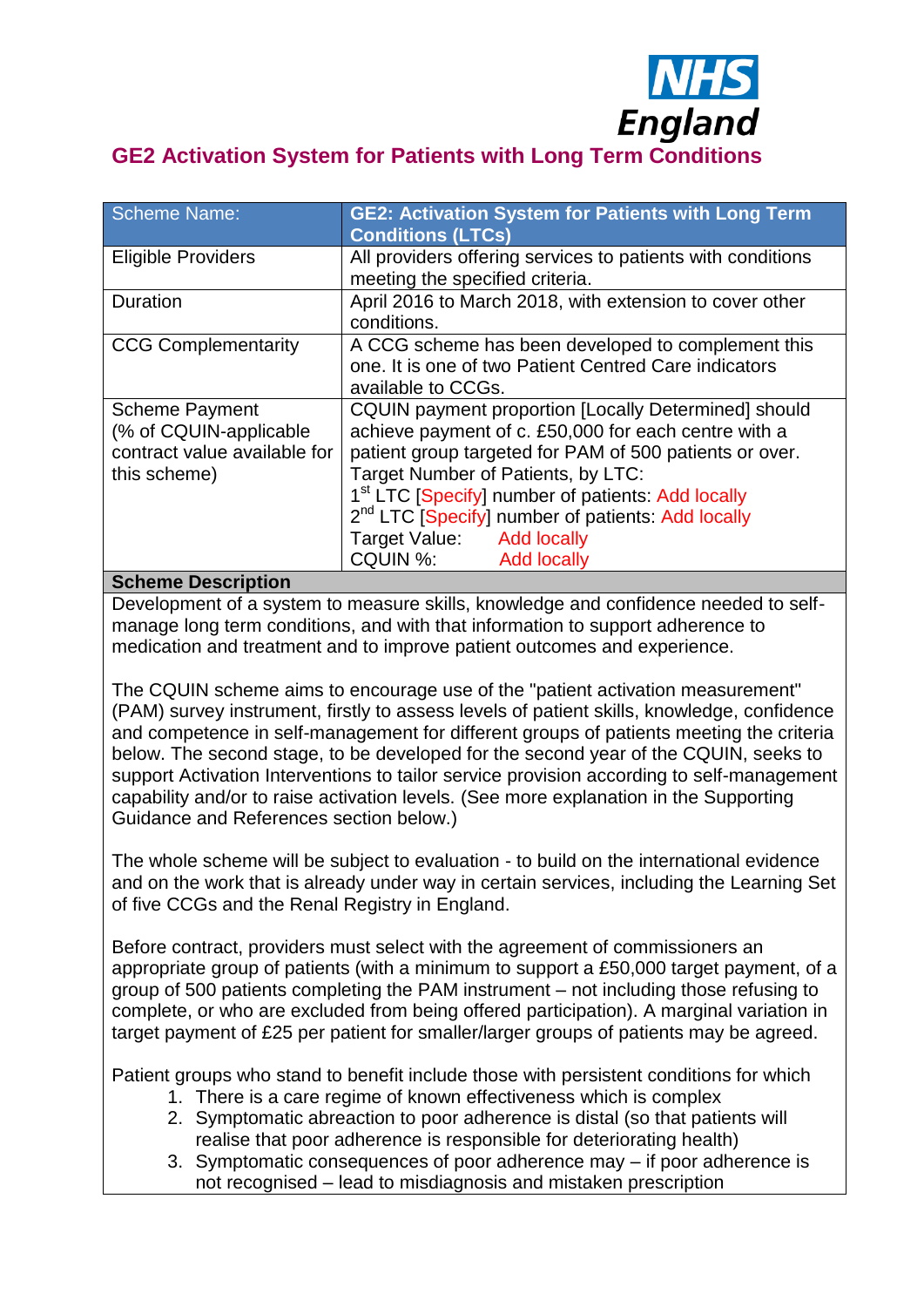

4. The severity of the condition does not itself preclude self-care (e.g. through occluding insight *(an understanding of the nature of the condition and the factors that make it better/worse) or* capacity *(in terms of being able to make informed decisions regarding management of the disorder)*

Suggested conditions include: Teenage and Young Adult Cancer, Cystic Fibrosis (which is subject to a separate CQUIN scheme), chronic kidney failure, HIV, haemoglobinopathy, severe difficult to control asthma, ILD, severe faecal incontinence, inflammatory bowel disease, schizophrenia, severe depression, COPD, adult congenital heart disease, epilepsy. The HIV CRG has expressed a particular interest in developing patient self-management so to enhance the quality of life for people living with HIV.

### **Year 1 will (largely) be focused upon Measurement and Team capacity Building. Specific activities**:

- **Licence**. A licence is needed for setting up a PAM programme for each patient. These would be available under an NHS England contract with Insignia (to be accessed via NHS England<sup>1</sup>) at no additional cost to the provider.
- **Elicitation**. Per patient costs will have to be incurred in eliciting the information using the PAM tool. It is recommended that information is collected in the clinical context – as this has been shown to increase the response rate and to mitigate the risk of non-response bias. There are options regarding administration: paper or (possibly) electronic, to be explored with Insignia, which may affect costs. The administration of the questionnaire may take ten to fifteen minutes including explanation. Costs would depend upon:
	- i. Mode of measurement
	- ii. Frequency of measurement (per patient)
- **Team Capacity Building**. Staff training in the administration of the instrument element – for example some workshops to develop clinical engagement. The outcome here should be patient activation preparedness of the team: it would be helpful to specify what this will comprise more precisely.
- **Mechanisms for gathering, presenting and analysing Activation information**

Team building costs will be incurred early in the year, elicitation costs as the PAM is administered, in the later quarters of the year. Year 2 costs will be explored and assessed for the '17/18 CQUIN scheme.

### **Measures & Payment Triggers**

Before contract

- Agree vision for use of PAM measure with cohorts of patients in context of increasing support for self-care;
- Agree the Year 1 metrics: number of patients in each condition recruited into the programme for application of the PAM; the number of staff to be trained.

# **Year One payment Triggers ONE: Planning & Set-Up**:

<sup>1</sup> 1 E-mail ENGLAND.commercial@nhs.net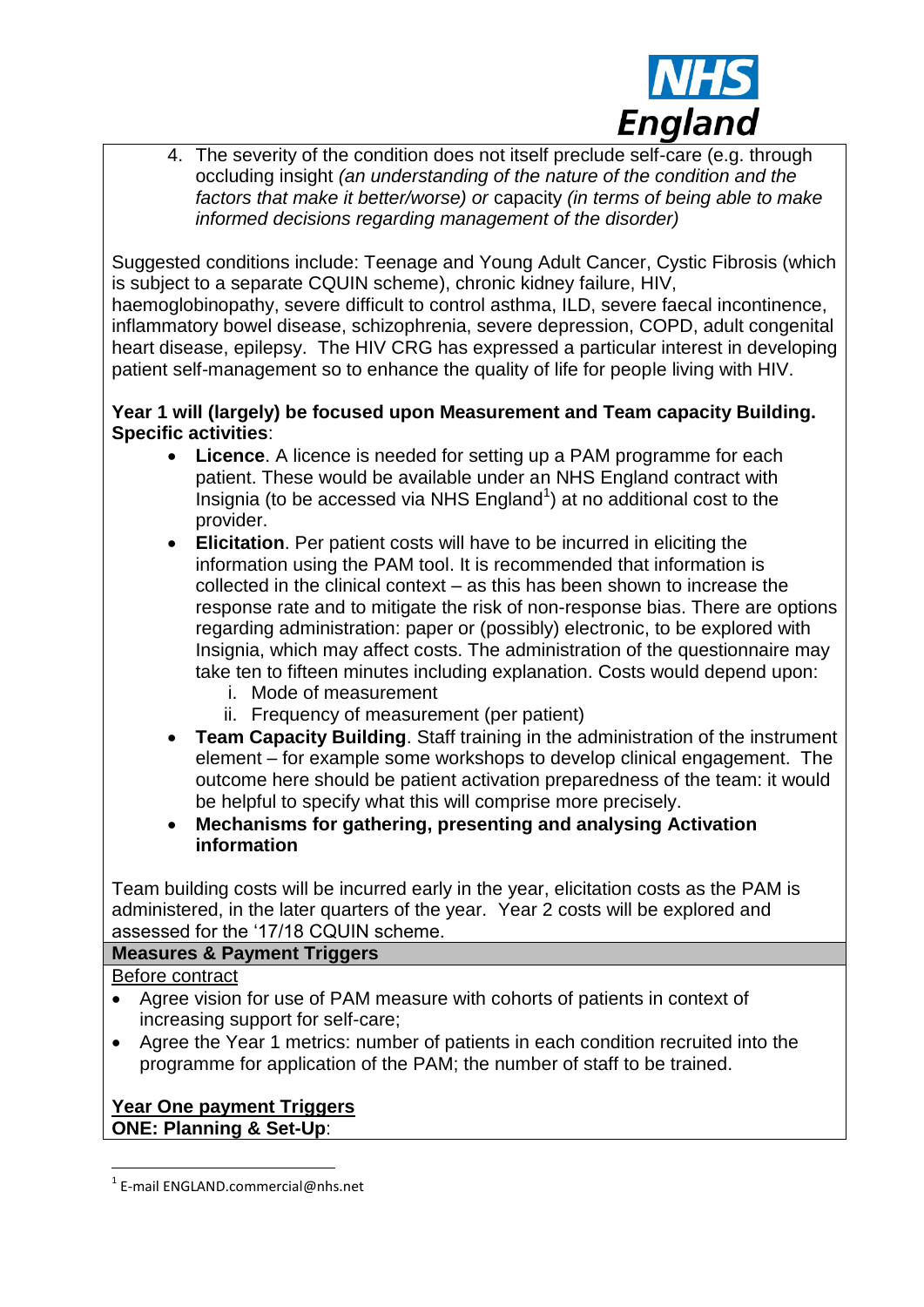

- 1. A working group has been established;
- 2. Implementation plan written and submitted to commissioners including:
	- a. team building and training plan for staff who will administer PAM
		- b. plan for creation of mechanisms for gathering, presenting and/or analysing data, with clarity regarding:
			- i. To whom the data should be fed back (e.g. to the patient; to the team; to the PAM oversight group in the provider; for central evaluation in a standard pseudonymised format);
			- ii. What immediate use is to be made of it.
- 3. Secure licence from Insignia of 2 years duration or more (via NHS England).

# **TWO: Team Building**.

- 1. Team building and training plan for staff to administer the PAM has been implemented
- 2. Readiness Assessment of Patient Activation preparedness of team and any identified shortfalls have been addressed.

### **THREE: Elicitation of Activation Information via the PAM.**

- 1. Pilot testing and evaluation of use of survey instrument completed
- 2. Baseline measure captured from PAM administered to first cohort of patients
- 3. The proportion of the patient groups targeted in each condition recruited into the programme for application of the PAM.

# **FOUR: Analysis and Response**:

- 1. Elicited PAM responses gathered and submitted for benchmarking and evaluation.
- 2. Activation Intervention options developed (to feed into Year 2 planning).
- 3. Report to commissioners on progress against implementation plan including results from pilot and shared learning.

NOTES:

For consistency, and given its validation and the relationship and contract that is in place with NHS England it is proposed that all schemes involve use of the Patient Activation Measure PAM available from Insignia: see the annex for background and academic studies demonstrating the validity of the measure and the correlation between PAM measured activation and important patient outcomes.

### **Second year Payment Triggers.**

Interventions expected to be covered by the CQUIN will be

- 1. The introduction of Intermediate Outcome Measures,
- 2. The introduction of Activation Interventions<sup>2</sup>.
- 3. Improvement in PAM Score, and/or introduction of other interventions to sensitise service delivery to PAM level.
- 4. Aggregate improvement of patient reported health outcomes, improvement in adherence and a reduction in non-elective attendances/admissions, across patients in an LTC group, weighted by approximate QALY gain. (For some conditions, maintaining the score might be a good outcome – i.e. preventing deterioration.) These metrics might be developed in the context of the evaluation.

 2 The CQUIN Development and Reference Group will develop a list of intermediate outcome measures, by patient group, together with a taxonomy of Activation Interventions to be used for payment triggers.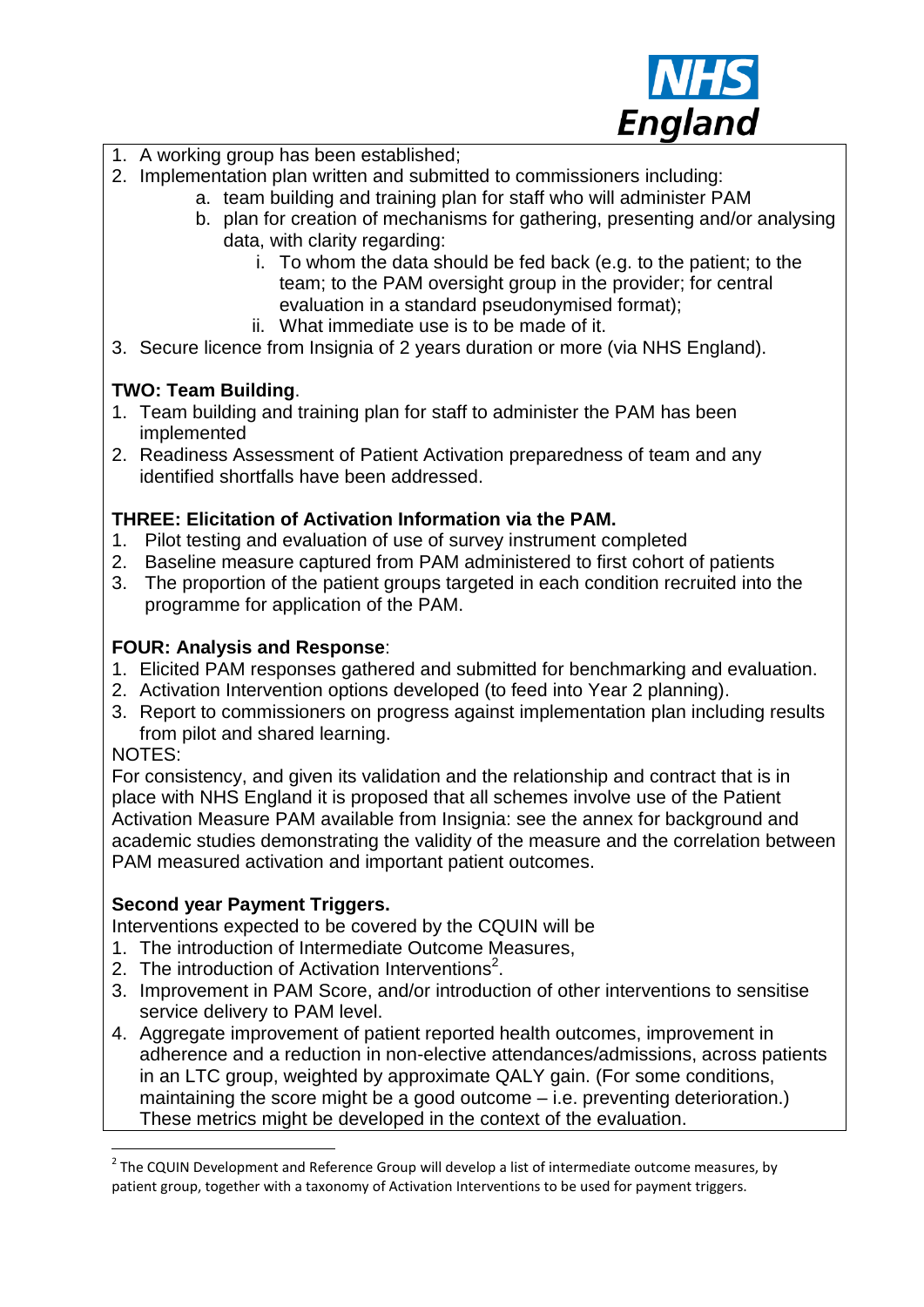

#### **Definitions**

Denominator for trigger iii.3 Number of patients in each of the targeted LTCs whom it is agreed should be targeted for completion of the PAM.

Numerator: Number actually completing the PAM in these groups creating usable data **Partial Achievement Rules**

No partial payment for Trigger one and two. Payment on completion in full. Payment for Trigger three and four should be scaled down pro rata in line with achievement against Trigger three proportion of targeted group actually completing the PAM.

### **In year payment phasing and profiling**

Quarters 1-2 70%: Paid on completion of Trigger one and two

Quarter 4 30% Paid on completion of Trigger three and four.

#### **Rationale for inclusion**

The implementation of a patient activation system is designed to realise significant benefits to the healthcare system from improved patient outcomes and experience of care and from a reduction in the use of non-elective services.

Adherence to treatment has been linked to improved health outcomes and has been shown to increase patient satisfaction by supporting independence which can also be linked to higher quality interactions with healthcare professionals.

#### **Data Sources, Frequency and responsibility for collection and reporting**

The source of data for elements i-iv of the Year One payment triggers (see below), will have to be developed as the PAM CQUIN is adopted at the level of individual providers for specific patient groups.

If a software solution is adopted for administration of the PAM, then extracts from the implemented software will be usable to confirm active users and active records.

It is likely that providers will need to identify internal systems to identify the patient cohort and record the data. It is likely that specialist nurses would be used as a resource to identify patients and support data collection; though for inpatients admission under the specialty code may be used as a marker, and to validate of report.

| Baseline period/date & Value                               | To be reported by the Provider for the selected cohorts<br>of patients with LTC.                                  |
|------------------------------------------------------------|-------------------------------------------------------------------------------------------------------------------|
| Final indicator period/date<br>(on which payment is based) | The number of patients above baseline proportion<br>completing PAM, to be reported by provider.                   |
| & Value                                                    |                                                                                                                   |
| Final indicator reporting date                             | Month 12 Contract Flex reporting date as per contract.                                                            |
| <b>CQUIN Exit Route</b>                                    | Incorporation of changes in the cost per care episode or<br>year of care into core tariff payments for activation |
| How will the change<br>including any performance           | measures and interventions will be developed during the<br>course of the CQUIN scheme's evaluation, based on the  |
| requirements be sustained                                  | balance of expected savings from improved                                                                         |
| once the CQUIN indicator                                   | segmentation of care and adherence between providers                                                              |
| has been retired?                                          | and commissioners under the relevant payment                                                                      |
|                                                            | mechanism for each patient group. Plans will be                                                                   |
|                                                            | developed for each patient group to ensure that funding                                                           |
|                                                            | is sustainable.                                                                                                   |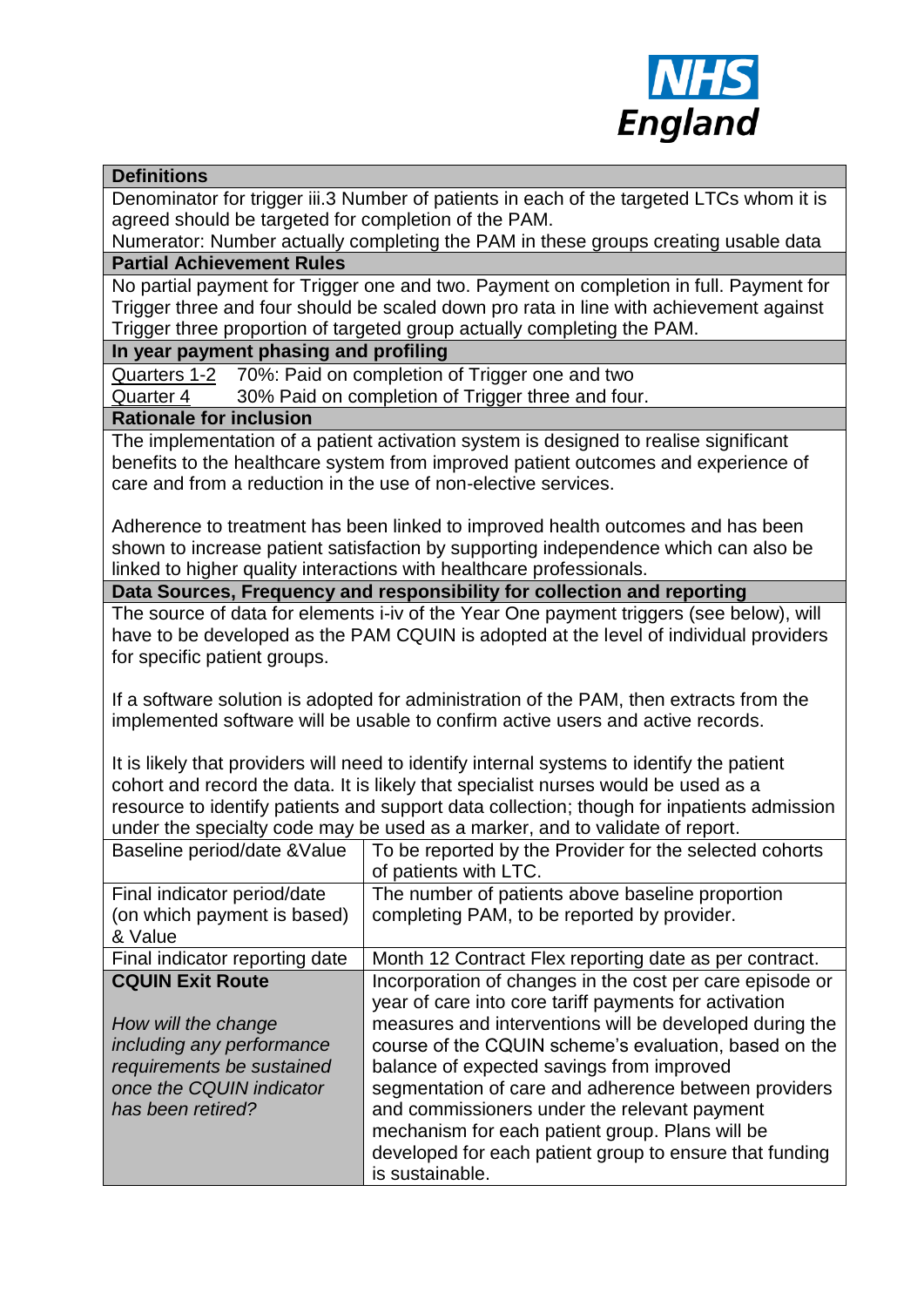

### **Supporting Guidance and References**

There has been wide review and implementation of a number of interventions to support the concept of self-care and management of long term conditions. The Kings Fund published an appraisal of the patient activation concept which describes the practical implementation of a behavioural change model and explores some of the potential benefits of implementing a scheme such as this<sup>3</sup>.

The concept of a Patient Activation system, such as this scheme is designed to support, denotes an activation method which can first capture patient's knowledge and skills, and, second, includes population segmentation, interventions to improve engagement, and measuring performance across the healthcare system.

There are two broad categories of Activation interventions:

- a. stratification of the patient groups to help diagnose problems and determine appropriate care plan;
- b. work with patients to raise motivation, skills and self-management, etc)

Regarding activation of patients, there are a large number of behavioural change models available. It is recommended that the COM-B model is used as a default understanding of behaviour change: Capability + Opportunity + Motivation=> Behaviour change.

However, this should not restrict the range of interventions that may be useful in different contexts for different groups, including:

- a. commitment support via:
	- 1. peer group (as proposed for example for HIV patients)
	- 2. joint appointments (e.g. as default)
	- 3. carer involvement, etc.
- b. health coaching with Clinical Nurse Specialist or other professional input

### *EVIDENCE BASE:*

The fundamental link between activation and outcomes is well substantiated<sup>4</sup>:

#### A B S T R A C T

*Objective: A systematic review of the published literature on the association between the PAM (Patient Activation Measure) and hospitalization, emergency room use, and medication adherence among chronically ill patient populations.* 

*Methods: A literature search of several electronic databases was performed. Studies published between January 1, 2004 and June 30, 2014 that used the PAM measure and examined at least one of the outcomes of interest among a chronically ill study population were identified and systematically assessed. Results: Ten studies met the eligibility criteria. Patients who scored in the lower PAM stages (Stages 1 and 2) were more likely to have been hospitalized. Patients who scored in the* 

 3 <http://www.kingsfund.org.uk/publications/supporting-people-manage-their-health>

<sup>&</sup>lt;sup>4</sup> Patient Education and Counselling 98 (2015) 545-552. "The association between patient activation and medication adherence, hospitalization, and emergency room utilization in patients with chronic illnesses: A systematic review" Rebecca L. Kinney et al.